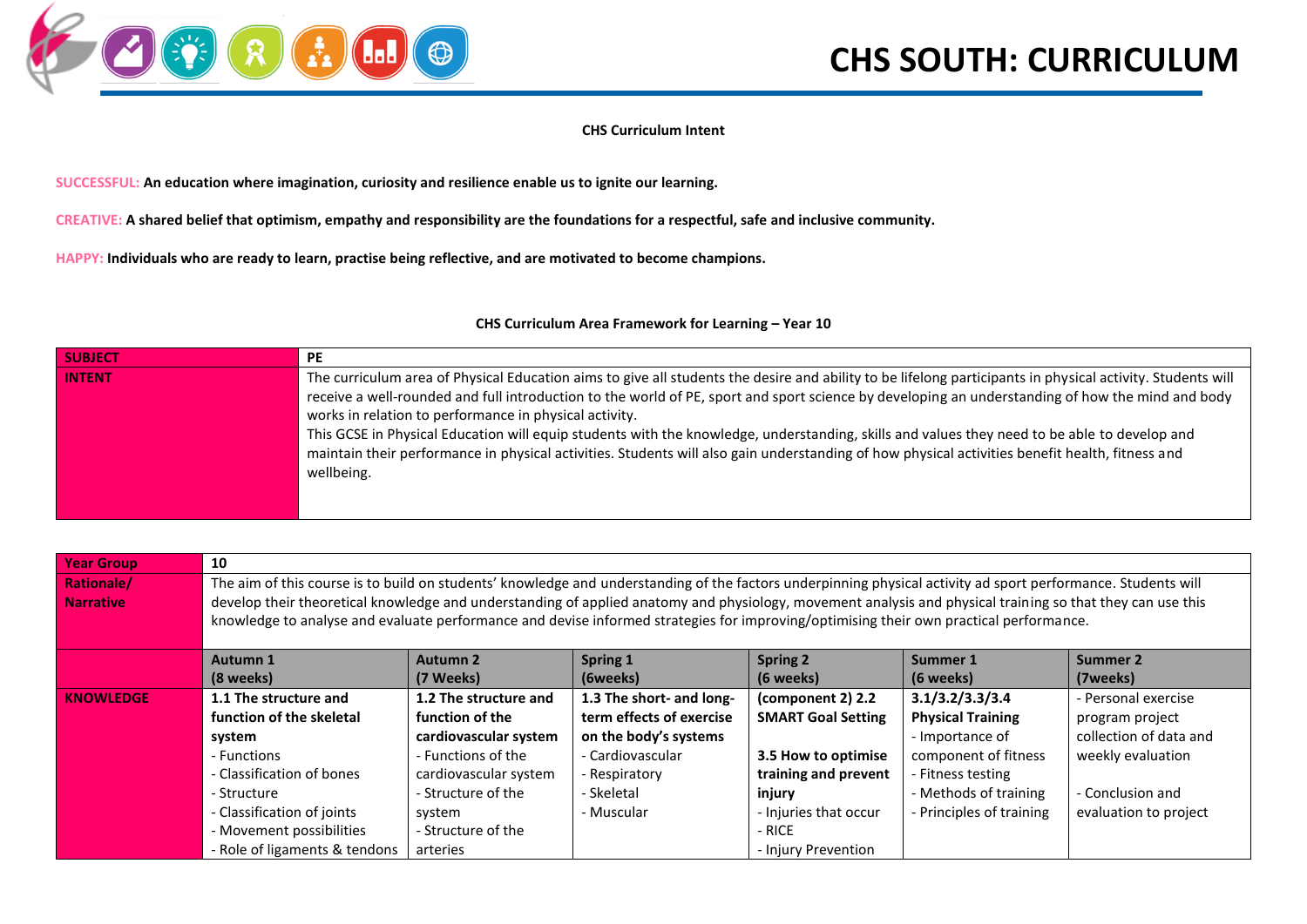

## **CHS SOUTH: CURRICULUM**

|               | - The link to physical activity<br>1.1 The structure and<br>function of the muscular<br>system<br>- Classification and<br>characteristics of muscle<br>types<br>- Location and role of<br>voluntary muscles<br>- Antagonistic muscle pairs<br>and the movement they<br>create<br>- Characteristics of slow and<br>fast twist muscle fibers<br>- How the skeletal system<br>and muscular system work<br>together<br>- The link to physical activity | - Mechanisms required<br>for the redistribution<br>of blood flow<br>- the functions and<br>importance of red and<br>white blood cells,<br>plasma and platelets<br>- The link to physical<br>activity<br>1.2 The structure and<br>function of the<br>respiratory system<br>- Composition of air<br>- Vital capacity and<br>tidal volume changes<br>during activity and why<br>- Structure of the<br>respiratory system<br>- Structure of the<br>alveoli and gaseous<br>exchange<br>- How the respiratory<br>system and<br>cardiovascular system<br>work together.<br>- The link to physical<br>activity<br>1.3 Aerobic and<br>anerobic activity<br>including energy | $2.1/2.2$ Movement<br><b>Analysis</b><br>- Levers and their<br>mechanical advantage<br>- The link to physical<br>activity<br>- Planes and Axis of<br>movement | - Performance<br>enhancing drugs<br>3.6 Effective use of<br>warm-up and cool<br>down | Introduction of<br>component 4 -<br><b>Personal exercise</b><br>program project<br>- Planning and<br>preparation | - Targeted revision<br>lessons on Autumn &<br>Spring topics                                                                                                                                                              |
|---------------|----------------------------------------------------------------------------------------------------------------------------------------------------------------------------------------------------------------------------------------------------------------------------------------------------------------------------------------------------------------------------------------------------------------------------------------------------|--------------------------------------------------------------------------------------------------------------------------------------------------------------------------------------------------------------------------------------------------------------------------------------------------------------------------------------------------------------------------------------------------------------------------------------------------------------------------------------------------------------------------------------------------------------------------------------------------------------------------------------------------------------------|---------------------------------------------------------------------------------------------------------------------------------------------------------------|--------------------------------------------------------------------------------------|------------------------------------------------------------------------------------------------------------------|--------------------------------------------------------------------------------------------------------------------------------------------------------------------------------------------------------------------------|
| <b>SKILLS</b> | sources<br>Throughout this year students will learn to apply a range of command words to their knowledge and<br>understanding, these include:<br>Assess, analyse, calculate, classify, Complete, define, describe, discuss, examine, explain, evaluate, give,<br>identify, justify, label predict, select, state, using an example, which.                                                                                                         |                                                                                                                                                                                                                                                                                                                                                                                                                                                                                                                                                                                                                                                                    |                                                                                                                                                               |                                                                                      |                                                                                                                  | Students will develop their extended writing skills<br>when writing their personal exercise program. They<br>will learn how to evaluate and justify their points<br>with evidence. Data interpretation and analysis will |
|               |                                                                                                                                                                                                                                                                                                                                                                                                                                                    |                                                                                                                                                                                                                                                                                                                                                                                                                                                                                                                                                                                                                                                                    | also be an important skill.                                                                                                                                   |                                                                                      |                                                                                                                  |                                                                                                                                                                                                                          |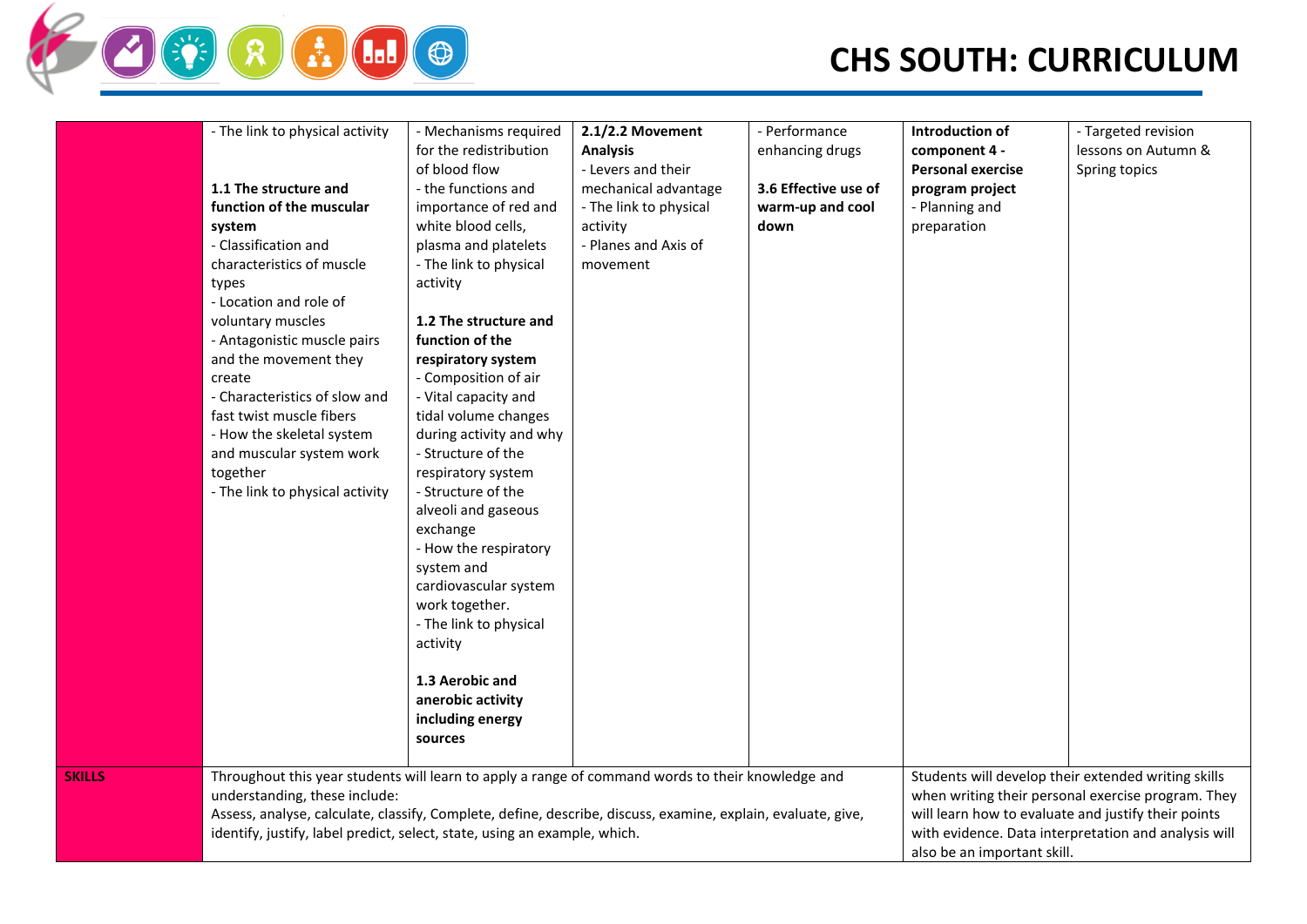

|                                         | Practically they will continue to develop their practical application of skills in isolation, under pressure and                                                                                                                                                                                                                 |                                                                                                                                                                                                                                                                           |                                                                                                                                                                                                                                                                                             |                                                                                                                                                                                                                                                          |                                                                                                                                                                                                                                                                                                |                                                                                                                                                                                                    |
|-----------------------------------------|----------------------------------------------------------------------------------------------------------------------------------------------------------------------------------------------------------------------------------------------------------------------------------------------------------------------------------|---------------------------------------------------------------------------------------------------------------------------------------------------------------------------------------------------------------------------------------------------------------------------|---------------------------------------------------------------------------------------------------------------------------------------------------------------------------------------------------------------------------------------------------------------------------------------------|----------------------------------------------------------------------------------------------------------------------------------------------------------------------------------------------------------------------------------------------------------|------------------------------------------------------------------------------------------------------------------------------------------------------------------------------------------------------------------------------------------------------------------------------------------------|----------------------------------------------------------------------------------------------------------------------------------------------------------------------------------------------------|
|                                         | in a game real situation in a wide variety of sports.                                                                                                                                                                                                                                                                            |                                                                                                                                                                                                                                                                           |                                                                                                                                                                                                                                                                                             |                                                                                                                                                                                                                                                          |                                                                                                                                                                                                                                                                                                |                                                                                                                                                                                                    |
| <b>ASSESSMENTS</b>                      | Marking point 1: 9-mark<br>question                                                                                                                                                                                                                                                                                              | Marking point 2: 9-<br>mark question<br>Marking point 3:<br>Progress Test                                                                                                                                                                                                 | Marking point 1: 9-mark<br>question<br>Marking point 2:<br><b>Practical moderation</b><br>Joint with CHS                                                                                                                                                                                    | Marking point 3:<br><b>Progress Test</b>                                                                                                                                                                                                                 | Marking point 1:<br>Component 4: Personal exercise program<br>Externally assessed in Y11 Deadline 15 <sup>th</sup> May<br>Marking point 2:<br><b>Component 3: Practical Performance</b><br>Assessment of summer activities - Athletics/cricket<br>Marking point 3 - Progress test Full paper 1 |                                                                                                                                                                                                    |
| <b>HOME LEARNING</b>                    | HWK 1-Online quiz using<br>teams based on<br>function/structure of the<br>skeletal system and<br>classification of bones.<br>HWK $2$ – $-$ Online quiz using<br>teams based on classification<br>of bones and joints and the<br>movements possible.<br>HWK $3$ – $-$ Online quiz using<br>teams based on the muscular<br>system. | HWK 1 - Online quiz<br>using teams based on<br>the structure and<br>function of the<br>cardiovascular system.<br>HWK 2 - Online quiz<br>using teams based on<br>the respiratory system<br>HWK 3 - Online quiz<br>using teams based on<br>anaerobic and aerobic<br>energy. | HWK 1 - Online quiz<br>using teams based on<br>the effects of exercise on<br>the respiratory and<br>skeletal system.<br>HWK 2 - Online quiz<br>based on the effects of<br>exercise on the<br>cardiovascular and<br>muscular system.<br>HWK 3 - Online quiz<br>based on movement<br>analysis | HWK 1 - Online Quiz<br>using teams based<br><b>SMART</b> goals setting<br>and the purpose of<br>warm-ups/cool<br>downs<br>HWK 2 - Online quiz<br>based on Injury<br>prevention/RICE<br>HWK 3 - Online quiz<br>based on<br>Performance<br>enhancing drugs | HWK 1 - Online quiz<br>based on physical<br>training.<br>HWK 2 - Online quiz<br>based on physical<br>training.<br>HWK 3 - Online quiz<br>based on physical<br>training.                                                                                                                        | HWK 1 - Online quiz<br>based on revision topics<br>identified.<br>HWK 2 - Online quiz<br>based on revision topics<br>identified.<br>HWK 3 - Online quiz<br>based on revision topics<br>identified. |
| <b>READING,</b><br><b>WRITING, TALK</b> | Reading - use of a range of<br>different resources from<br>news articles,<br>autobiographies, social<br>media to encourage students<br>to read around the topic area<br>and enhance their knowledge<br>Writing - Use of exam<br>questions to encourage well<br>structure answers                                                 | Students are<br>encouraged to break<br>down worded<br>questions into smaller<br>parts or identify and<br>explore key words that<br>are key to successfully<br>answering exam<br>questions.                                                                                | Discussion based around<br>the topic effects of<br>exercise. Links to<br>athletes and<br>explanations as to how<br>and why exercise effects<br>them and their<br>performance.                                                                                                               | Peer assessment<br>used for students to<br>provide feedback to<br>each other, Students<br>encourage to use<br>correct<br>terminology/key<br>words<br>Goal setting -<br>students will discuss                                                             | Research looking at<br>different athletes<br>training programs.                                                                                                                                                                                                                                | Writing opportunities to<br>consolidate findings of<br>training program                                                                                                                            |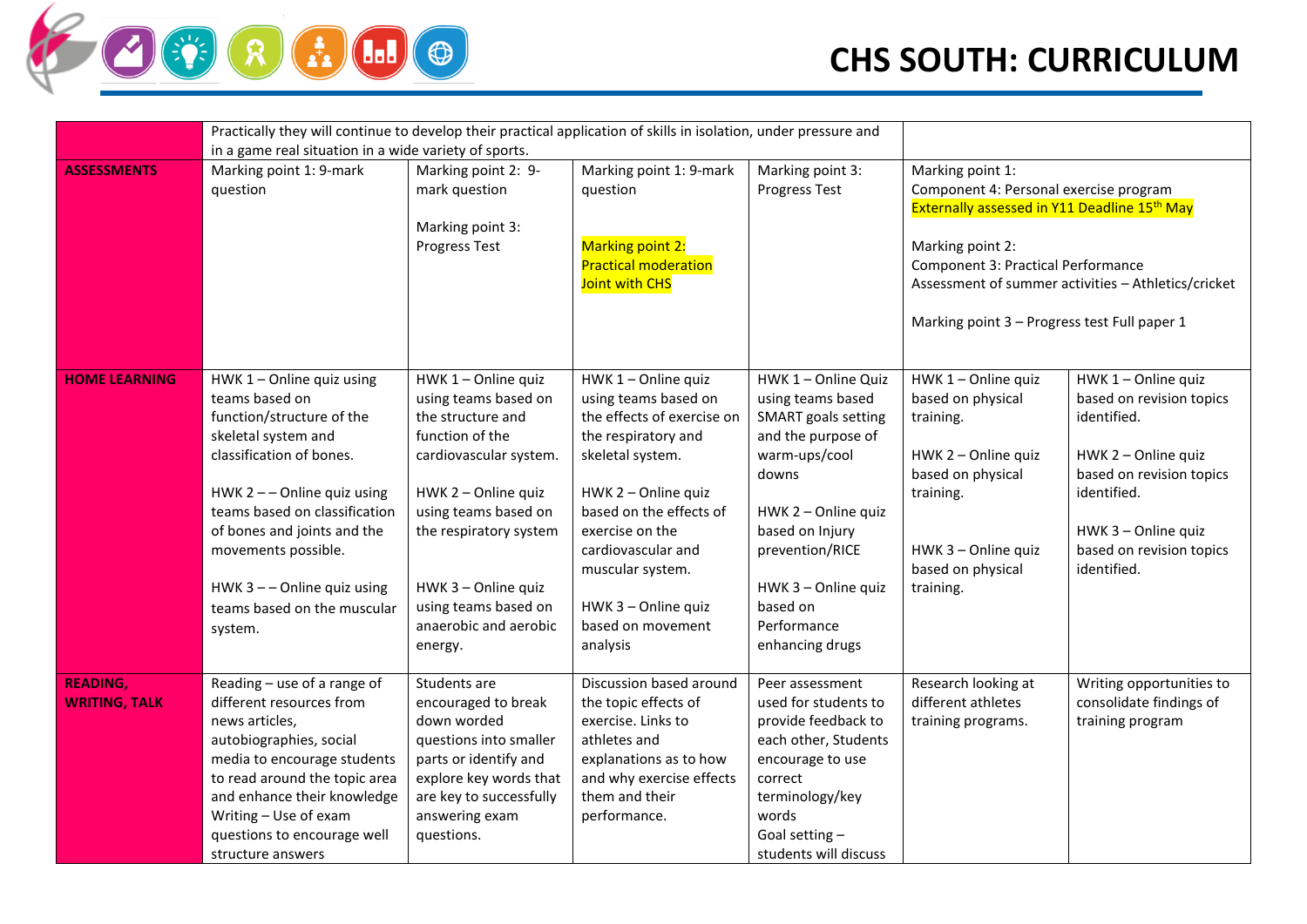

|                        | Talk - Discussions based                                                                                                         |                                                             |                                                                                                      | and share their own |                        |  |  |  |
|------------------------|----------------------------------------------------------------------------------------------------------------------------------|-------------------------------------------------------------|------------------------------------------------------------------------------------------------------|---------------------|------------------------|--|--|--|
|                        | around how the theory                                                                                                            |                                                             |                                                                                                      | goals providing     |                        |  |  |  |
|                        | related to them in a practical                                                                                                   |                                                             |                                                                                                      | feedback to ensure  |                        |  |  |  |
|                        | sport setting                                                                                                                    |                                                             |                                                                                                      | that they meet      |                        |  |  |  |
|                        |                                                                                                                                  |                                                             |                                                                                                      | SMART               |                        |  |  |  |
| <b>TIER 3 VOCAB</b>    | Antagonistic pairs                                                                                                               | Aerobic                                                     | Lever                                                                                                | Concussion          | Components of fitness  |  |  |  |
|                        | Flexion                                                                                                                          | Anaerobic                                                   | Sagittal axis                                                                                        | Dislocation         | <b>Fitness testing</b> |  |  |  |
|                        | Extension                                                                                                                        | Vascular shunting                                           | Sagittal plane                                                                                       | Fracture            | Methods of training    |  |  |  |
|                        | Abduction                                                                                                                        | Vasoconstriction                                            | <b>Frontal Axis</b>                                                                                  | Abrasion            | Principles of training |  |  |  |
|                        | Adduction                                                                                                                        | Vasodilation                                                | Frontal plane                                                                                        | Sprain              |                        |  |  |  |
|                        | Rotation                                                                                                                         | Tidal volume                                                | Transverse plane                                                                                     | Strain              |                        |  |  |  |
|                        | Plantar flexion                                                                                                                  | Cardiac output                                              |                                                                                                      |                     |                        |  |  |  |
|                        | Dorsi flexion                                                                                                                    | Vital capacity                                              | Myoglobin                                                                                            |                     |                        |  |  |  |
|                        |                                                                                                                                  |                                                             | Mitochondria                                                                                         |                     |                        |  |  |  |
|                        |                                                                                                                                  |                                                             | Hypertrophy                                                                                          |                     |                        |  |  |  |
|                        |                                                                                                                                  |                                                             | Lactate accumulation                                                                                 |                     |                        |  |  |  |
|                        |                                                                                                                                  |                                                             |                                                                                                      |                     |                        |  |  |  |
|                        |                                                                                                                                  |                                                             | Alveoli                                                                                              |                     |                        |  |  |  |
|                        |                                                                                                                                  |                                                             | Diaphragm                                                                                            |                     |                        |  |  |  |
| <b>PSPSMC, BRITISH</b> |                                                                                                                                  |                                                             |                                                                                                      |                     |                        |  |  |  |
| <b>VALUES</b>          | <b>Democracy</b>                                                                                                                 |                                                             |                                                                                                      |                     |                        |  |  |  |
|                        |                                                                                                                                  |                                                             | Encouragement of students self-managing and team leaders in selecting teams, strategies and tactics. |                     |                        |  |  |  |
|                        | Encouraging students to take on roles as leaders and officials.<br>Students supporting each other in participation for all ethos |                                                             |                                                                                                      |                     |                        |  |  |  |
|                        |                                                                                                                                  |                                                             |                                                                                                      |                     |                        |  |  |  |
|                        | The Rule of Law                                                                                                                  |                                                             |                                                                                                      |                     |                        |  |  |  |
|                        | Encouraging students to always follow rules and laws of games                                                                    |                                                             |                                                                                                      |                     |                        |  |  |  |
|                        | $\bullet$<br>$\bullet$                                                                                                           |                                                             | Use of external facilities and respect towards the public, community coaches and professionals.      |                     |                        |  |  |  |
|                        |                                                                                                                                  |                                                             | Students taking responsibility for enforcing rules of the games as leaders.                          |                     |                        |  |  |  |
|                        |                                                                                                                                  |                                                             |                                                                                                      |                     |                        |  |  |  |
|                        | Abiding by fair play conduct and sanctions given in games e.g. red cards.                                                        |                                                             |                                                                                                      |                     |                        |  |  |  |
|                        | Enforcing fair and equal rules                                                                                                   |                                                             |                                                                                                      |                     |                        |  |  |  |
|                        | <b>Mutual Respect</b><br>Ensuring fair teams to meet a balance of competition, respect and self esteem. Students understand      |                                                             |                                                                                                      |                     |                        |  |  |  |
|                        | $\bullet$                                                                                                                        |                                                             |                                                                                                      |                     |                        |  |  |  |
|                        | $\bullet$                                                                                                                        |                                                             | Lead learners take on responsibilities to support less able students in leadership roles.            |                     |                        |  |  |  |
|                        |                                                                                                                                  | Challenging racism, disability and lessons being inclusive. |                                                                                                      |                     |                        |  |  |  |
|                        |                                                                                                                                  |                                                             | Sexism challenged in broad curriculum and access to sports for both girls and boys                   |                     |                        |  |  |  |
|                        | <b>Individual Liberty</b>                                                                                                        |                                                             |                                                                                                      |                     |                        |  |  |  |
|                        | Students work towards set objectives to improve self-knowledge.                                                                  |                                                             |                                                                                                      |                     |                        |  |  |  |
|                        |                                                                                                                                  |                                                             | Effects of exercise are taught through curriculum and benefits to health and self-esteem             |                     |                        |  |  |  |